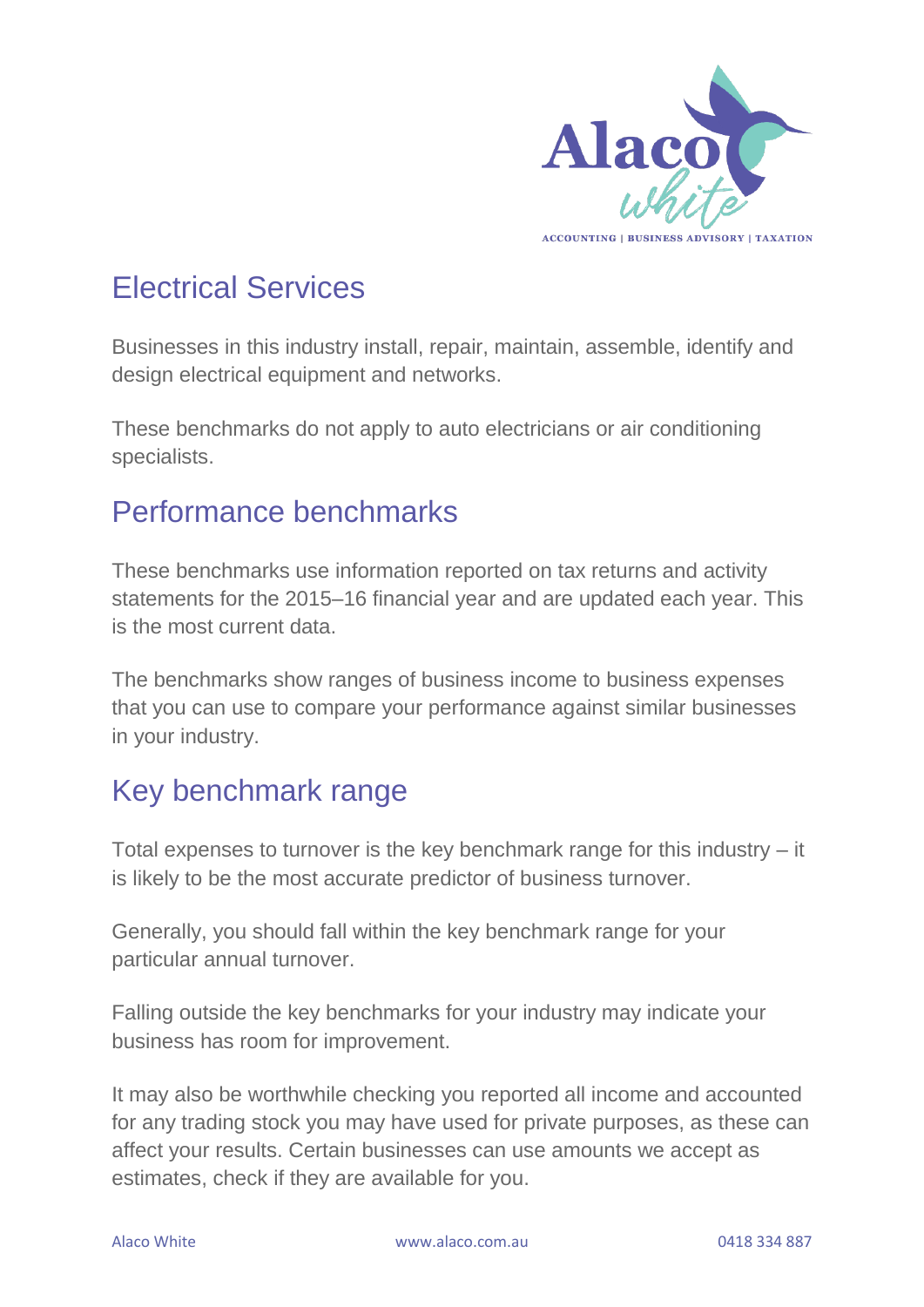# 2015–16 financial year

| Tax return – key benchmarks for 2015–16 |                         |                          |                        |  |  |
|-----------------------------------------|-------------------------|--------------------------|------------------------|--|--|
| Key benchmark<br>range                  | Annual turnover range   |                          |                        |  |  |
|                                         | $$50,000-$<br>\$200,000 | $$200,001-$<br>\$500,000 | More than<br>\$500,000 |  |  |
| Total<br>expenses/turnover              | $53\% - 68\%$           | $64\% - 77\%$            | $78\% - 88\%$          |  |  |
| Average total<br>expenses               | 61%                     | 71%                      | 83%                    |  |  |

#### Activity statement – key benchmarks for 2015–16

| Key benchmark<br>range                   | Annual turnover range   |                          |                        |  |
|------------------------------------------|-------------------------|--------------------------|------------------------|--|
|                                          | $$50,000-$<br>\$200,000 | $$200,001-$<br>\$500,000 | More than<br>\$500,000 |  |
| Non-capital<br>purchases/<br>total sales | $41\% - 55\%$           | $46\% - 57\%$            | $48\% - 58\%$          |  |

#### Other benchmark information that may assist your business

Not all expenses, such as those below, are reported by every business.

Because there are fewer businesses in your industry that report this information, only use this information as a guide if it applies to your business.